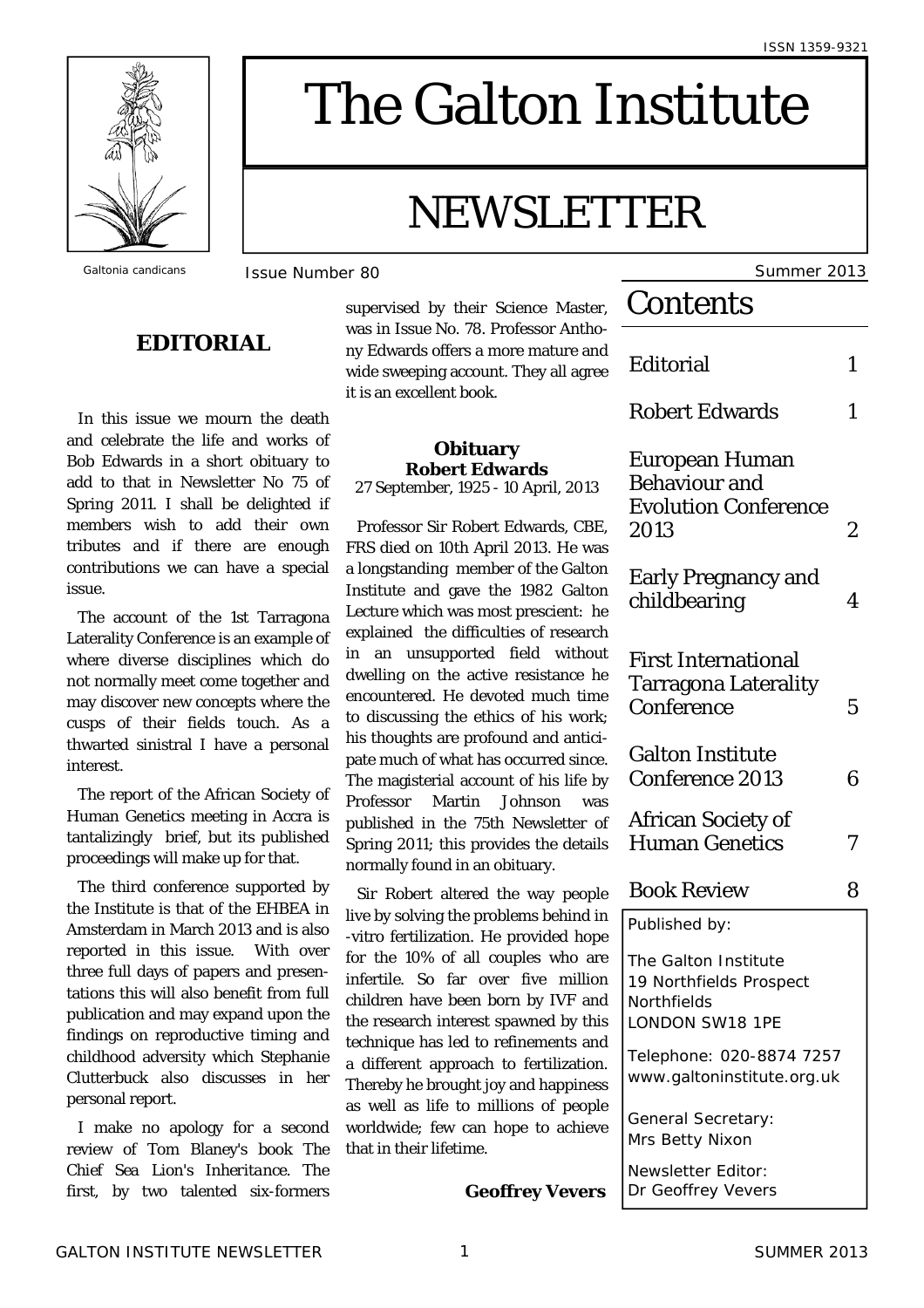# **The European Human Behaviour and Evolution**

# **Conference 2013**

 The 8th Annual European Human Behaviour and Evolution Association conference was held at the Vrije Universiteit (VU) University in Amsterdam from March 24th-27th, 2013 (organized by **Mark van Vugt**, **Fleur Thomése**, **Josh Tybur**, and **Thomas Pollet,** as well as numerous student volunteers).

 There were over 200 registered attendees and a packed programme including five plenaries, 42 talks, 95 posters, and one New Investigator Award Winner presentation. Funding was generously provided by the Department of Social and Organisational Psychology within the Faculty of Psychology and Pedagogical Sciences at the VU, the Department of Sociology within the Faculty of Social Sciences at the VU, and the Galton Institute. NWO (Nederlandse Organisatie voor Wetenschappelijk Onderzoek) and Springer Publishers supported the session on open access publishing.

## **Day 1**

On Sunday evening, **Joe Henrich** was the first plenary speaker of the conference, with a fascinating introspective of gene-culture coevolution in humans and the evolution of human cooperation.

## **Day 2**

After the official opening (by **Mark van Vugt**, the rector of the VU University **Lex Bouter**, and the president of EHBEA, **Robert Barton**), the morning plenary was given by **Cecelia Heyes** in which she likened how humans acquire their ability to understand others' thoughts through cultural and social learning, to the processes involved in learning to timent increases.

read. **Gilbert Roberts** presented on cooperation and reputation-building showed us how competition for partbehaviour as a social signal for partners. The morning session was then split into two concurrent sessions with **Caroline Uggla** speaking about markers of parental investment in Sub-Saharan Africa, and their relation to children's outcomes, while **Kenny Smith** presented models relating to both the learnability and expressivity of language, and how different social structures predict one being favoured over the other. **Paul Mathews** then investigated whether subtle primes in the form of survey question ordering could have effects on human reproductive decision making. **Steije Hofhuis** then discussed the viral nature of witch persecutions. **Susan Schaffnit** presented her findings that living with ones' parents hinders a woman's overall their views on the future of open acfitness, but promotes earlier first cess publishing in the field of evolubirths. In the other session, **Dominic Mitchell** showed us a model predicting that in certain contexts, listening **Day 3**  to gossip may be favoured even when it is likely to be low in veracity.

 After lunch, we heard **about Daniel Taylor's** model on excludability of resources, with food sharing and warfare by the Ache and Turkana providing evidence that reciprocation may yet be able to fully explain human cooperation. On a very different topic, **Poppy Mulvaney** showed us that a man's facial masculinity can alter perceiver's willingness to present fair offers in an ultimatum game, with some cross-cultural differences noted between the UK and US. **Hannah Cornish** examined how a diffusion chain using learned sequences of the popular 80's pattern-learning game 'Simon' inevitably decreased in complexity within a few generations, likening it to language systematicity. **Michael Price** concluded the session with a study showing that in individuals and across US states, when women are financially dependent on their partners, anti-promiscuity sen-

 After the coffee break, **Arno Riedl** ners can sustain cooperation in groups of participants playing the prisoner's dilemma game. **Lars Penke**, using a 3D body and face scanner, found that participant's physical differences were either marginally predictive (men) or not predictive (women) of certain social personality traits. **Iris Holzleitner** showed us evidence that male masculinity, weight, and height, as assessed through 3D rotating face models, predicted perceptions of their masculinity and dominance, but not health. Following the talks, an interesting discussion of the future of open access publishing took place. **Rebecca Sear, Fiona Routley, Peter Nijkamp, and Kristen Hawkes** were the panel members providing tion and human behaviour.

The morning began with **Simon Gächter's** plenary, where he synthesised research findings from behavioural economics. Next, **Ulf Tölch** showed us that when individuals are confronted with different types of information, i.e. social vs. individual, in a social decision-making context, they behave in a less-than optimal way than predicted by Bayesian modelling. Afterwards, **Dave Mallpress** presented a potential model to explain variations in risk-seeking behaviour. There were again two concurrent sessions. In the first, **Antonio Silva** (the Best Student Presentation Winner) told us about context dependent cooperation as measured by the 'lost letter technique'. **Maxime Derex** then went on to discuss how process-copying produced better outcomes than either productcopying or individual learning in a virtual fishing-net making task. The first session concluded with **Lucas Molleman**, who examined the individual differences in social learning strategies used by participants across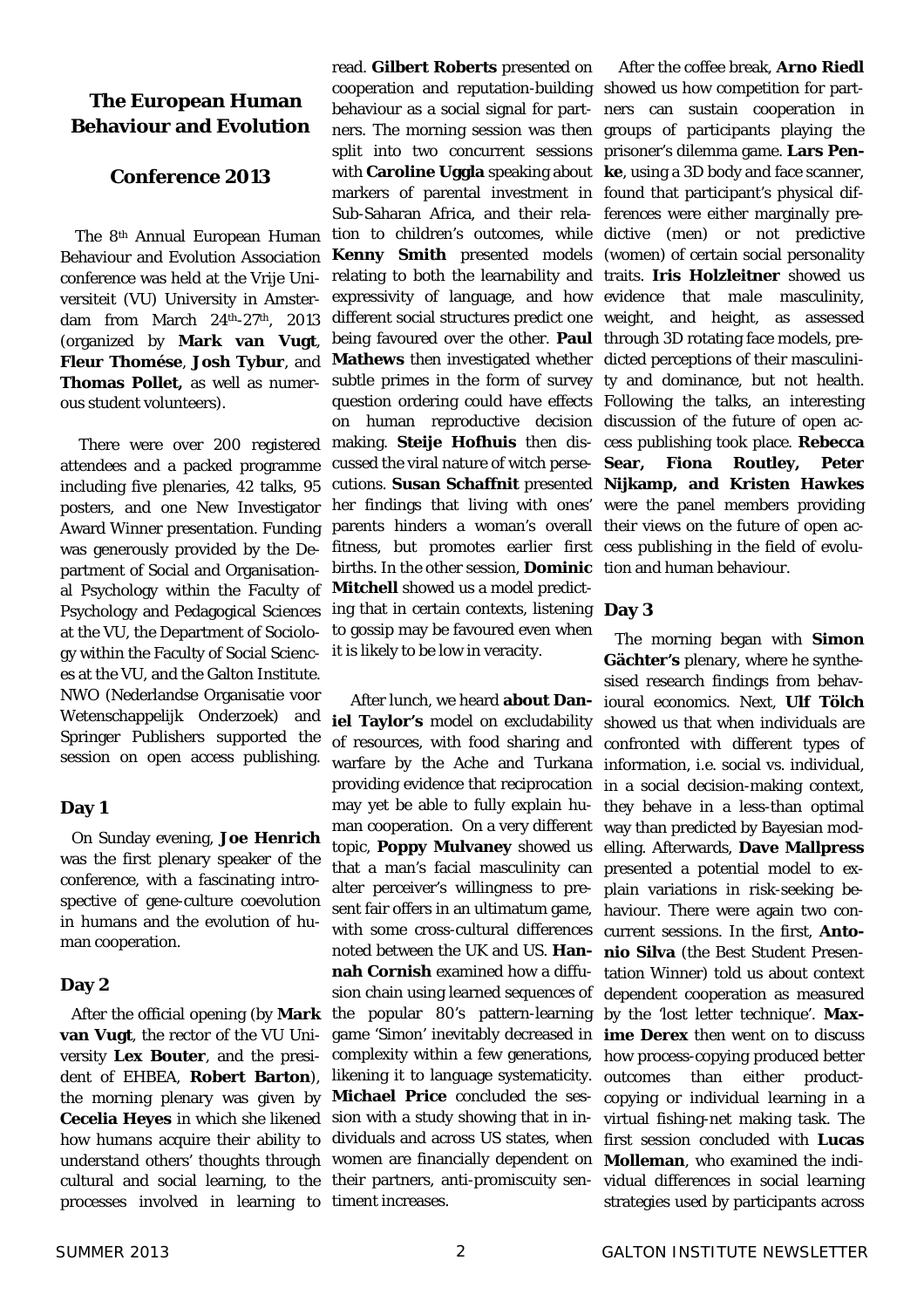games. Meanwhile, in the second supported in a Finnish population complex. **Cristina Moya** then preconcurrent session **Ton Groothuis** explained that left-handers do not appear to have any combat advantages and are not overrepresented in pre-industrial societies high in homicide, thereby challenging the 'fighting hypothesis'. Subsequently, **Ferenc Kocsor** presented on whether adult's and children's attachment and family experiences can dictate the preference for faces of strangers vs. faces manipulated to resemble their parents. **Lene Aarøe**  concluded this session presenting her work on the relationship between anti-immigration attitudes and the behavioural immune system.

 Following lunch, we reconvened to hear **Abraham Buunk's** plenary reviewing the many factors which may influence men and women's jealousy: from height, 2D:4D finger ratios, waist-to-hip and shoulder-tohip ratios, to hormonal shifts during a woman's menstrual cycle. **Julien Barthes** then argued that high social stratification and hypergyny are likely factors in predicting male homosexual preferences. **Simon Powers** used mathematical modelling to ascertain that cooperation can evolve in small groups, and that through social institutions, this cooperation can be maintained even as these groups increase in size.

 After a short break, **Paula Sheppard** showed, using a large longitudinal dataset, that girls whose mother or father was absent from the childhood home were significantly more likely to have sex earlier, marry earlier, and have children earlier than those with both parents present. Subsequently, **Paul Smaldino** presented a model-based approach to the evolution of cooperation in harsh environments, finding that these environments can select for cooperative behaviour, with specific emphasis on childrearing. Next **Ian Rickard**  showed us that the adaptive develop-

using a longitudinal dataset, by presenting findings that individuals with greater early life adversity were more affected (lower survival and reproductive success) by subsequent famine in later life. Bringing the presentations of day 3 to a close, **Emily Emmott** presented longitudinal data showing that the negative effects on the educational attainment and behaviour in children due to stepfather presence could stem from the step-father's lower investment in those children. After these presentations there was a poster session with a great variety of topics covered, and all sub-disciplines of EHBEA were represented. There were 95 posters in total, and some can be viewed at: http://www.ehbea2013.com/ ehbea\_details/upload/ list\_posters.php

**Day 4** 

The last day of the conference started with a plenary by **Kristen Hawkes**, who proposed that humans differ in our longevity and reproductive cessation compared with other great apes, potentially due to the increased cooperation and grandmothering seen in our species. The morning continued with a talk by **Claire El Mouden (replacing Max Burton-Chellew)** who cautioned researchers not to overinterpret prosocial behaviours in public-goods games, as these results may be oversimplifications of more complex human behaviours. Finally, the last presentation of the session was by **Willem Frankenhuis** who tested a hypothesis on differential levels of developmental plasticity in children using mathematical modelling.

parallel sessions. In the first session, **Masanori Takezawa** how information transmitted over decrease indiscriminate punishment, generations, through cultural evolu-in laboratory reciprocity games. tion, may actually increase in sim-**Mariska Kret** then presented her

four different, repeated laboratory mental plasticity hypothesis is not plicity as opposed to becoming more sented her findings on inter-group prejudice and beliefs through an evolutionary lens. The last talk of this session was by **Fredrick Jansson**, who presented a mathematical model highlighting factors needed for the successful merging of cultures. **Martjin Egas** started the second session by showing us that when people judge whether to reciprocally help someone, they are more likely to trust their own personal experience rather than other's experiences with that person. Next **Edwin van Leeuwen** presented his research findings that chimpanzees will not switch to a new strategy in order to conform to a group majority, but will switch if the new strategy increases their maximum gains. The final talk of the session was given by **Edward Cartwright**, who presented evidence that two types of leadership roles can emerge in an evolutionarily stable strategy using a game theory approach.

> After lunch, the last plenary of the conference was given by the EHBEA New Investigator Award Winner **David Lawson**, who discussed how, in humans, modern societal structure has affected the two main goals all organisms share – gaining resources, and reproducing. Next, **Joanna Bryson** argued that altruistic punishment may be a useful strategy to maximise public goods investment, using mathematical modelling simulations. To conclude this session, **Elisabeth Bolund** presented data using a longitudinal dataset to reason that while both men and women have different phenotypic optima for reproduction, there is likely no genetic conflict between the sexes.

 After a short break there were two talks of the conference by revealing  **Aljaz Ule** led us into the last four that inter-group competition is able discussed to foster intra-group cooperation and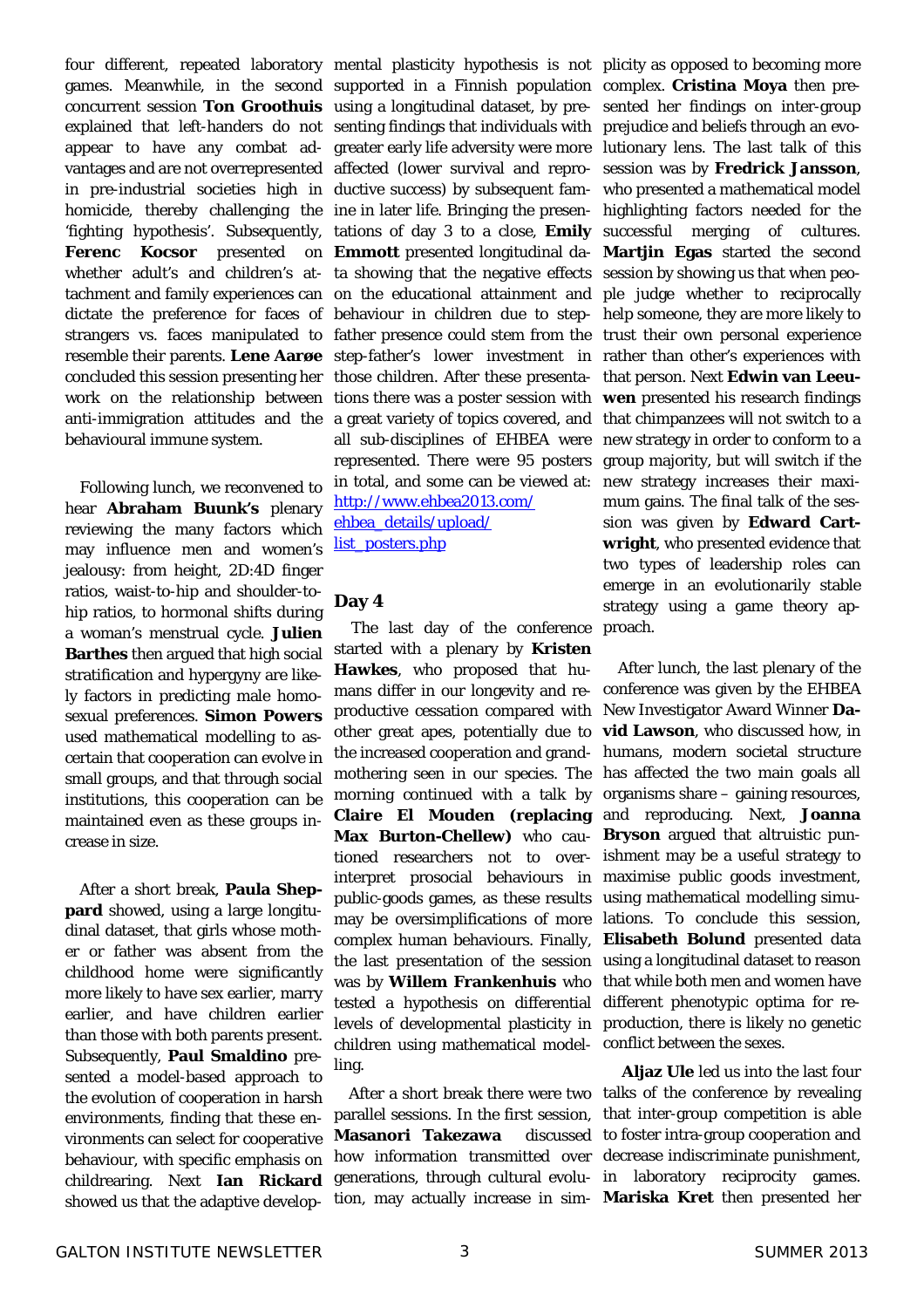research on how pupillary contagion who lived with their parents had lowdecrease deception. Next, **Lisa**  the highest. The winners of the postbetween morphological vs. perceptual masculinity in faces and suggested that using discriminant scores to measure male morphological facial masculinity may be inappropriate to accurately assess masculinity. Lastly, data using a longitudinal Indonesian dataset which showed that women

# **Early pregnancy and childbearing: A psychosocial approach by Stephanie Clutterbuck**

# **Title: Childhood adversity, reproductive timing and interest in infants**

 As a PhD student in the Centre for Behaviour and Evolution at Newcastle University I have been studying the relationship between childhood adversities, intended reproductive timing and interest in infants in adolescent females.

 The relationship between childhood adversity and reproductive timing has been well supported in the literature. Females who experience more early life adversity tend to have a younger age at first birth than feadversity. To help explain this rela-task I designed to measure this contionship I investigated the role of struct. interest in infants as a possible psychological mechanism. Scientists have proposed that interest in infants literature, I found that girls with may help females develop the care-higher levels of childhood adversity funding with Newcastle University taking skills needed to successfully reported a younger ideal age at first this research into *The Psychoso*rear children. Indeed females tend to birth. However, contrary to my pre-*cial context of early childbear-*

can be used to inform decision-est reproductive fitness, while those making as it can induce trust and living with their mothers-in-law had **and Thomas Pollet DeBruine** spoke on the differences er and student presentations were VU University Amsterdam.) **Kristin Snopkowski** presented 'Lost letter measure of variation in also announced, with the former awarded to **Bronwyn Tar** for her poster 'Silent Disco Experiment: Dance synchrony, prosociality and endorphins' while the latter went to **Antonio Silva** for his presentation altruism and parochialism in 30 neighbourhoods'.

males who do not experience such and the other was a novel computer life. fants than males, a difference that terested in infants than their peers. emerges during adolescence. I pre-In fact it was those girls with less dicted that girls who have experi-childhood adversity, namely those enced greater childhood adversity with greater feelings of family supwill be on a faster reproductive tra-port, who had more interest in injectory and will also exhibit an in-fants. creased level of interest in infants. To test this I recruited 354 girls aged 9- 14 years from schools in the metro-pected, interestingly they do accord politan borough of North Tyneside to with evolutionary theories on reprotake part in the study. The girls com-ductive strategies. We know that pleted a questionnaire, which meas-higher levels of adversity indicate a ured the common factors of child-less predictable environment and one hood adversity such as parental ab-where resources may not always be sence, stepfather presence, number readily available. In this type of enviof siblings, neighbourhood depriva-ronment a good strategy is to begin tion, residential relocations, family reproducing early and often because support and perception of neigh-the scarcity of resources means there bourhood quality. None of the girls is less available to invest less in each were mothers, so the questionnaire child. Alternatively less adverse enviincluded an item on their ideal age at ronments are more predictable and parenthood. Although we cannot be resources are likely to be more abunsure if this will mirror future repro-dant. In this scenario it pays to have ductive behaviour, prior studies have fewer children and invest more in shown that intended reproductive each one. My findings that girls extiming is a good proxy for actual re-periencing greater adversity want productive timing. I also measured children sooner but are not necesinterest in infants using two different sarily more interested in them promethods. One was a paper-based tool vides some evidence that these feused previously by researchers to male reproductive strategies might explicitly measure interest in infants be established relatively early on in

show higher levels of interest in in-diction these girls were not more in-*ing in North Tyneside.*In line with my prediction, and the

**Viktoria Mileva**  (University of Stirling) (Asst. Professor,

A modified version of this report is published in the EHBEA newsletter.

**EHBEA** would like to thank **The Galton Institute** who helped support this conference with a grant of £1,000.

Although these findings were unex-

**The Galton Institute** are part-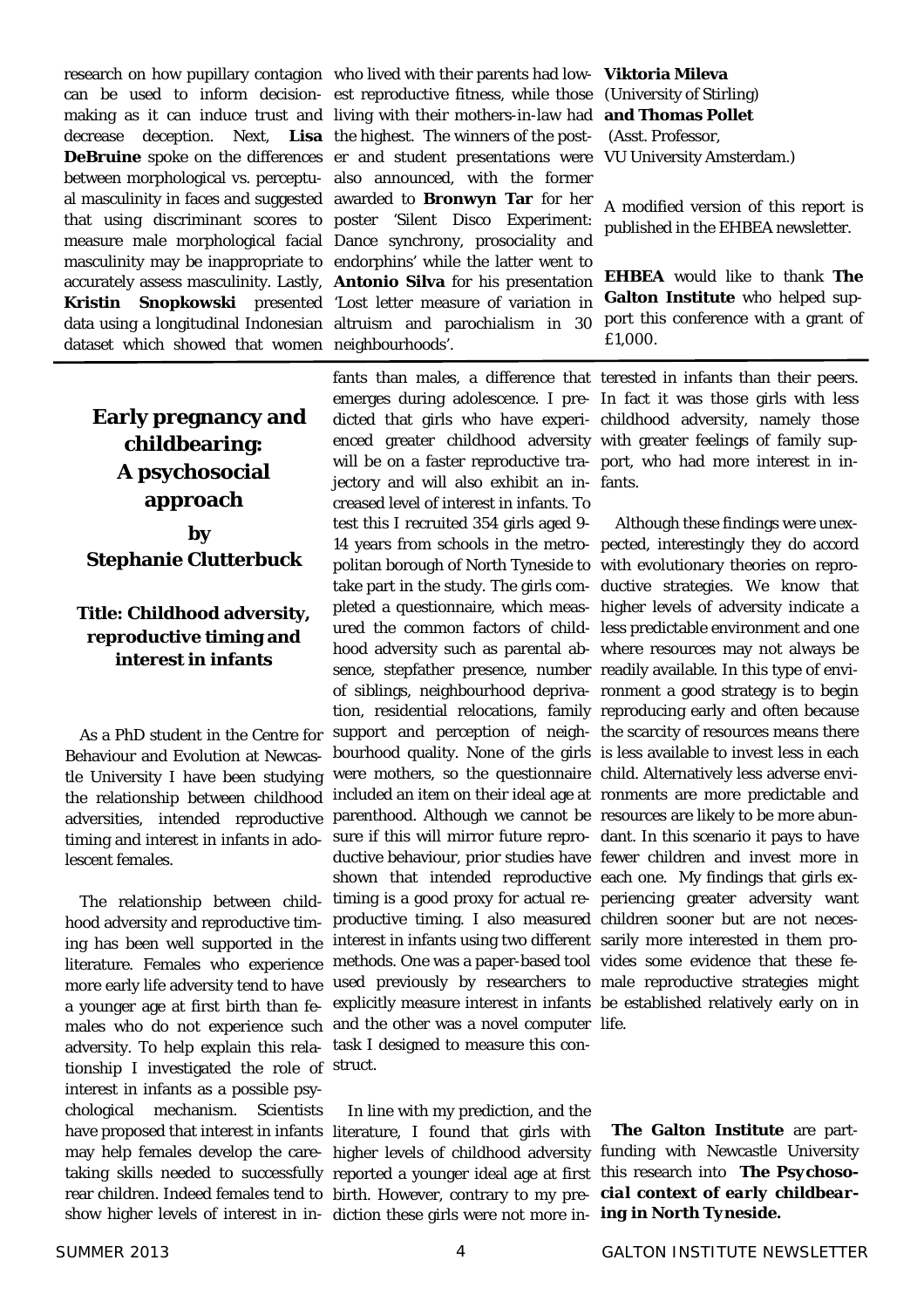# **First International Tarragona Laterality Conference**

**11-13 February 2013 at the IPHES (Catalan Institute of Human Paleoecology and Social Evolution) in Tarragona and excursion to the Mona Foundation in Girona, Spain.** 

The "TLC" was the first in what is hoped will become a regular conference. Its aim was to bring together laterality researchers from a wide variety of disciplines to discuss the genetics and behaviour of right- and left-handedness.

 The origin of human laterality is a complex issue that is studied by several diverse disciplines which rarely communicate with each other, yet can benefit from exchanging knowledge. This conference brought together international experts from different disciplines to present the cutting edge of research on the origins and evolution of human handedness. This was the first time that all these disciplines came together to present the latest research in each field. Discussions focused on achieving a better understanding of the reand behaviour.

marks on prehistoric fossil teeth. **Linda Marchant**'s discussion of were extremely right-handed. He measured, tackling pitfalls, terminolalso show an extremely right-handed study methods and questions are difing today are known to do with their task difficulty rankings. teeth.

**Dr Ignacio Martinez** continued view, scientists are still trying to unwith his work on evidence for speech derstand why there is a stable minorin fossil humans, to complement the ity of left-handers in the human spelaterality data. The presence of cies, despite the prevalence of a prespeech can be inferred from skull dominant right-hand bias, which premediate level of right-handed behav-sports, a left-handed advantage beoverview of his Hand to Mouth pro-opponents are to each other physicalhandedness. He presented his latest data from his hormone-sniffing exdata comparing primate and human periments, which showed that anbrains to show which brain areas re-drostenol presented to the right nosin *Homo sapiens*.

lationship between human genetics **Chapelain** discussed her findings on effects interact with the brain hemi- The welcome speech was given by *paniscus*) by studying a large part of **Professor Eudald Carbonell**, the the world's bonobo population. While troduced the genetics topics with his director of IPHES, which hosted the she found that some individuals had data on geographical handedness conference. He introduced the centre strong hand preferences for one or variation. Interestingly, in the U.S. and stressed the importance of multi-several actions, there was no group-there are fewer left-handers among disciplinary work to advance research level bias, meaning individuals were the Republican states. On Day 2, on human evolution and behaviour. either right- or left-handed. Thus, the moving to a genetic theory of the evo-The first invited speaker was **Profes-**human pattern of 85% right-lution of brain laterality, **Professor sor David Frayer**, who presented handedness is not found among **Tim Crow** showed that a gene called his latest findings of lateralised cut-bonobos. This was followed by **Dr**  Protocadherin 11XY is the only one an extensive project to map the hand spheric differences. preference patterns of bonobos (*Pan* 

These showed that Neanderthals how manual behavioural laterality is presented tantalising new evidence to ogy problems, and errors in statistical suggest right-handedness might ex-procedures. She highlighted issues tend as far back as *Homo habilis* at that have been published despite 1.8 million years ago. Next, **Dr Mari-**lacking scientific rigour. **Professor na Lozano** presented her work on **Dick Byrne** discussed the problems tooth cut-marks on *Homo heidelber-*of comparing handedness in human *gensis* fossils from Atapuerca, which and non-human primates when the bias, both in adults and children. Par-ferent. After presenting his famous ticipants then discussed the diet of gorilla plant-processing techniques, our ancestors, possible causes of the he asked whether different species cut-marks, and the range of cultural can even be compared, proposing activities that traditional peoples liv-instead that each species has its own

shape, the ear's bandwidth percep-sumably evolved through selection. tion capacities, and the shape of the **Dr Michel Raymond** presented his ear bones. He presented the possibil-findings in support of the "fighting ity that Sima de los Huesos hominins hypothesis", which is one possible were at an intermediate stage of evo-explanation for the persistence of this lution, which could indicate an inter-left-handed minority. In competitive iour. **Dr James Steele** then gave an comes stronger the closer the two ject, which focused on the evolution ly. Another hypothesis was tested by of speech, brain asymmetry, and **Dr Alan Beaton**, who presented ceived the strongest selective forces tril made men feel more lively, while After lunch, **Dr Amandine** table. Thus it seems the hormone From an evolutionary point of when presented to the left nostril made men more aggressive and irri-

**Professor Chris McManus** in-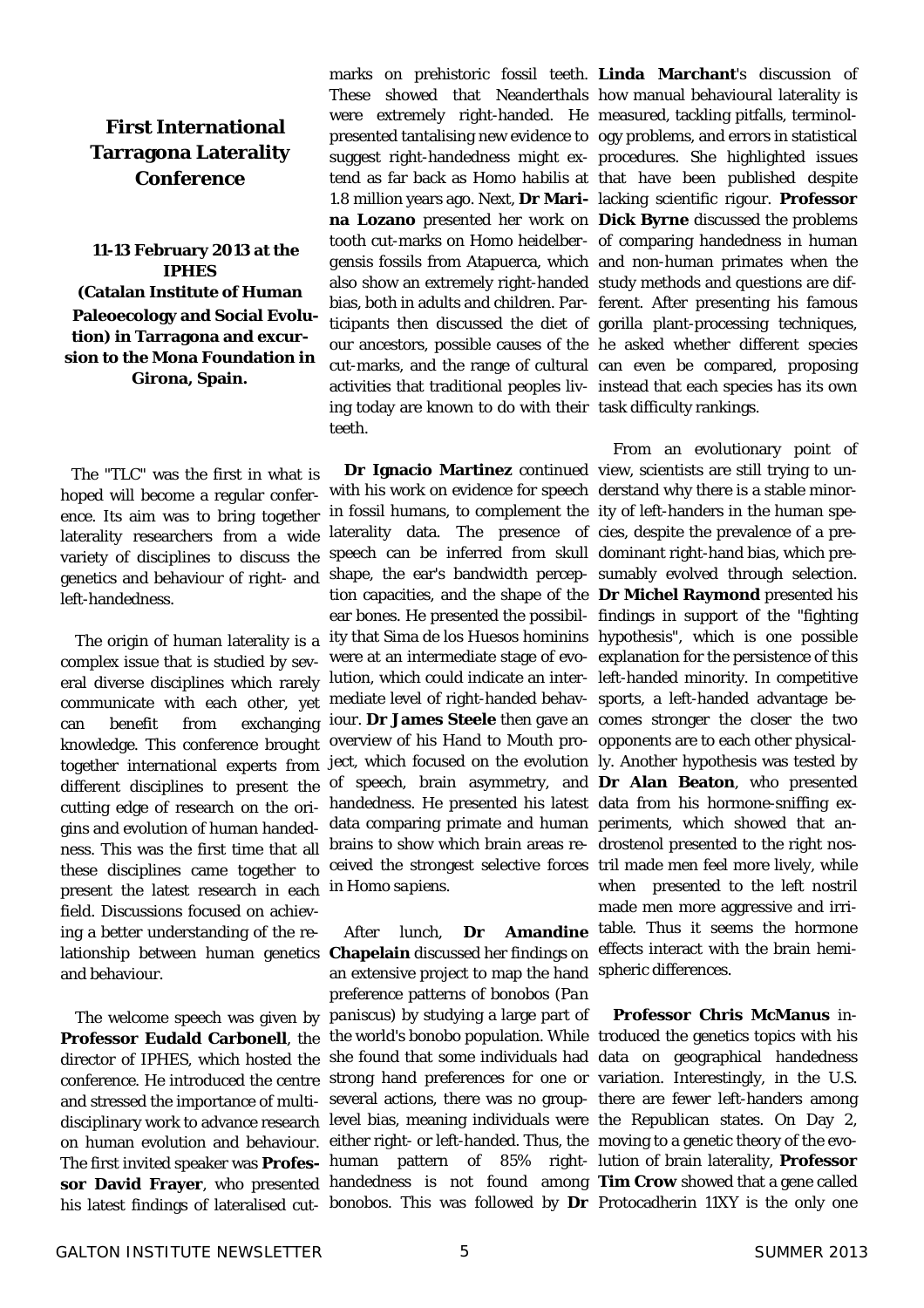date for human cerebral asymmetry cessing, and meat consumption. The from maltreatment), or customs offiand language. He argued this sup- use of stone tools for butchery would cials (from countries trying to smugtorque, and the planum temporale. the hand preference. **Dr Emiliano Bruner** discussed the pitfalls and methods of paleoneurology, arguing that asymmetries are not likely to be detectable. Moving onto living brains, **Dr Georg Meyer** presented results of brain imaging studies using ultrasound, which measures brain activation in the left and right hemispheres.

Acheulean bifaces, which show an IPHES building. They visited the foshandedness ratios of prehistoric hu-carried out. man ancestors, showing that the Neanderthals had a similar ratio as living humans. **Dr Marie-Helene Moncel** showed her findings from the Neanderthal site of Payre, in France, where symmetrical triangular flint points were, unexpectedly, used asymmetrically. These stone tool papers highlighted the importance of archaeological sites for pinpointing key dates in handedness evolution.

To close the second day, **Dr Miquel Llorente** presented his work on chimpanzee handedness at the Mona Foundation, which the conference visited on Day 3. His ethological **ert**). and experimental program since 2002 revealed that different tasks elicit different levels of handedness. **Dr Marina Mosquera** followed on by discussing the results in terms of the task complexity theory, which centre, **Olga Feliu**, gave a brief proposes that hominins began needing to engage in more complex tasks how the centre receives chimpanzees

**Professor John Gowlett** pre-manual collaboration. Then particisented his research on asymmetry in pants were treated to a tour of the offset symmetry which seems to be sil bone collections, preparation intentionally made by hominins 1 rooms, stone tool analysis areas, and million years ago. Then **Dr Natalie**  research areas in which world-class **Uomini** presented her work on the human evolution research is being The lecture portion of the conference closed with a long and animated discussion about the links between disciplines and avenues for further research: key genes, finger role differentiation, preference vs. performance, laterality in mice, hand preferences across tasks, fists evolved for fighting, and the complexity of bi-

> Each evening after the talks there were poster sessions, where 8 registered participants presented posters. They were so interesting that the two hours allocated for posters were not enough. Topics were: handedness in stone tools (posters by **Amalia Bargallo** and **Eder Dominguez-Ballesteros**), language and laterality (posters by **Cedric Boeckx** and **Katherine Mumford**), handedness development (**Helene Cochet**), handedness in fossil hominins (**Almudena Estalrrich**), laterality in monkeys (**Ana Morcillo**), and imitational handedness (**Nele Zick-**

at 2.5 million years ago when their from various sources such as homes On Day 3, conference participants were taken by bus to Girona to visit the Mona Foundation chimpanzee sanctuary. First, the director of the presentation of the centre, explaining

that changed during human evolu-diet became generalist, thus necessi-(when the owners realise they do not tion, thus making it the best candi-tating more woodworking, plant pro-make good pets), circuses (often sick ports a saltational theory of evolu-have reinforced the slight right-hand gle them into Spain). The centre tries tion. **Dr Neil Roberts** continued bias already in place, which in turn to nurse them back to health – often this theme by discussing brain asym-promoted stronger brain lateralisa-succeeding – and then to integrate metries in humans and chimpanzees, tion, which continued to reinforce them into the social ape groups living at the centre. The work is supported by charity and has a thriving group of 14 chimpanzees as testimony to their success. The tour walked around the outside of the enclosure and was able to witness the food-filled hosepipes used to test hand preference, as well as being able to watch chimpanzees up close through a one-way mesh screen. This visit gave all participants an insight into the chimpanzees who are the comparative species of reference for handedness studies in humans, and it was much appreciated by all.

> The TLC organisers (**Natalie Uomini** and **Marina Lozano**) would like to thank **The Galton In**stitute for their generous support, with a grant of £1,000, without which this conference would not have been possible.

# **GALTON INSTITUTE Conference 2013 The Royal Society 6 November, 2013 Insect and zoonose genomes and human health Speakers: Professor Francois Balloux Professor Andrea Crisanti Professor Jules Hoffmann Professor David Horn Dr Frank Jiggins Professor Dominic Kwiatkowski Dr Allan Spradling**

Admission free but strictly by ticket From: betty.nixon@talk21.com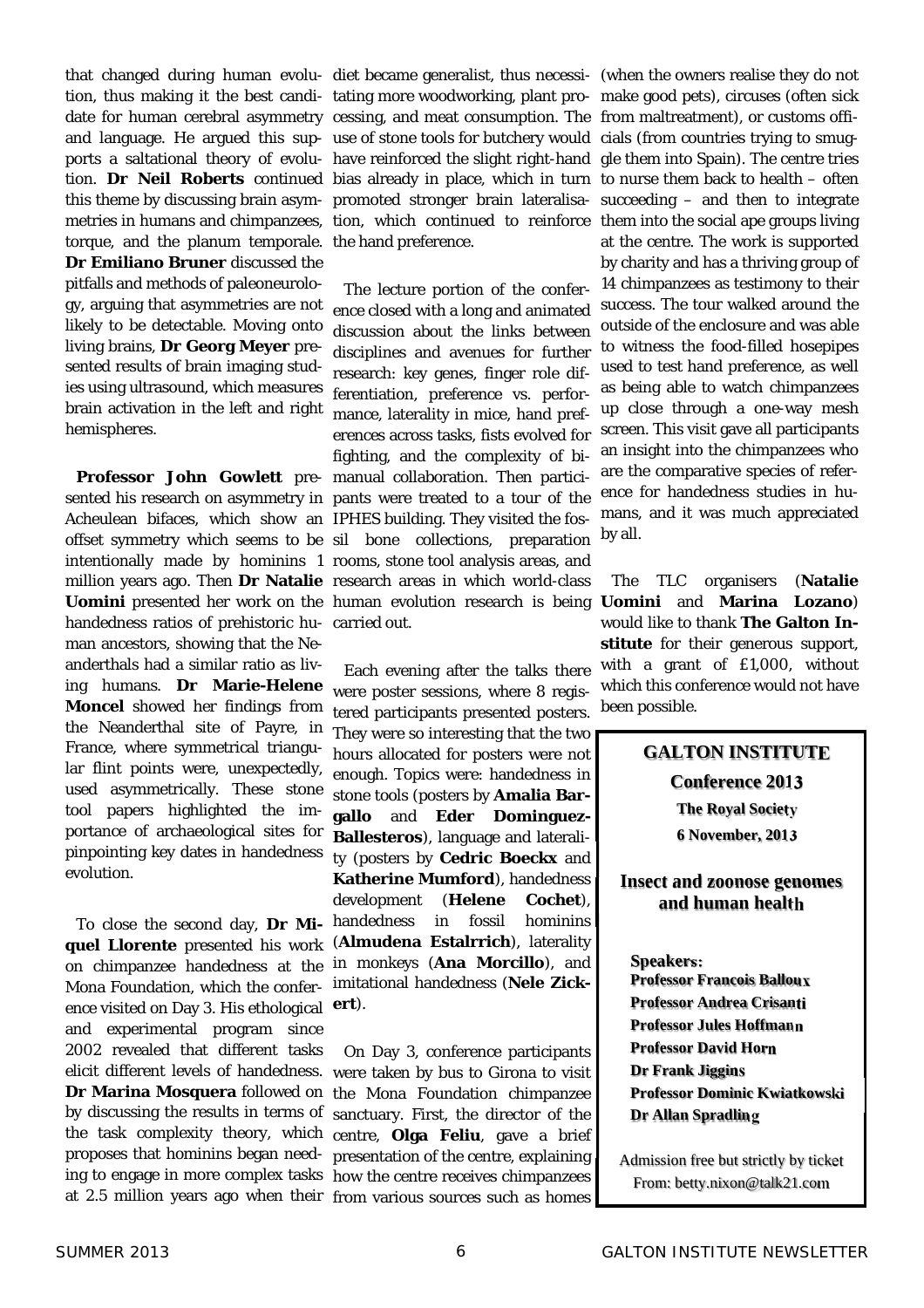# **African Society of Human Genetics 8th Scientific Meeting held in conjunction with the H3Africa Consortium May 19th-21st 2013 Accra, Ghana By Melanie Newport**

The 8th international scientific meeting of the African Society of Human Genetics (AfSHG), took place in May 2013 in Accra, Ghana. The meeting was held jointly with the Human Heredity and Health in Africa (H3Africa) initiative and was attended by over 150 people from all around the world. By coincidence AfSHG held its inaugural conference in Accra 10 years ago following the completion of the Human Genome Project (HGP) in 2003. The HGP delivered an accurate and publically available reference sequence of the human genome, which had provided scientists with unprecedented opportunities to use information encoded in our DNA to shed light on human history, health and biology. Given the anticipated scientific and economic impact of the HGP, there was a need for a society of human genetics that would address specific challenges associated with undertaking genetics research in African populations and ensure that the existing equity gap in health care and research capacity between high and low income countries did not widen as a result of such advances. AfSHG was thus established and its first meeting held in Accra in 2003. The primary aim of AfSHG is to equip the African scientific community and policy makers with the information and practical knowledge they need to contribute to the fields of genetics, research and to attract global attention to the efforts of African scientists. AfSHG was instrumental in the establishment of the H3Africa initiative, a programme funded by the Wellcome

Trust and the National Institutes of kidney disease and cervical cancer. African populations, in (www.h3africa.org).

ence was 'Advancing Genomics Research in Africa'. The scientific programme opened with a keynote address from Professor Dame Kay Davies, from the University of Oxford, tions. who spoke about her translational research programme in Duchenne in the African context and developing muscular dystrophy - from molecular bio-repository infrastructure in Africa biology to public health. Dame Kay were well-attended and focused on played a key role in the discovery of some of the H3Africa projects and the the molecular basis of Duchenne muscular dystrophy and after an ex-repositories in Africa. Nicky Mulder planation of the biology of the disease and Nicky Tiffin ran a session on bioshe discussed advances towards de-informatics for Africa and described veloping novel therapies for the dis-their work developing an African bioease. There have been exciting devel-informatics network. The highlight opments in the field that bypass many of the day was a keynote address from of the challenges of using established Professor Sir Walter Bodmer gene therapy methods for this condi-(University of Oxford) and Professor tion (for example, the mutated gene is Ebenezer Laing (University of Ghana) very large) and clinical trials in hu-entitled 'RA Fisher, Human genetics mans are on the horizon.

 There then followed sessions on the migration history of the African people covering evolutionary, anthropological and genome perspectives (all credit to the speakers in this session who delivered their talks without Powerpoint slides during a 2 hour power cut), followed by a session on admixed African ancestry population covering conceptual understanding of admixture and how it can be used to nomic approaches to Mendelian dismap disease genes. Each session was orders in Africa and ethical challengled by two or three invited speakers es in genomic and genetic research in giving overview talks followed by Africa. The conference finished with short presentations that were selected a panel discussion around training from submitted abstracts. A session and career development in genetics on genomics and genetics of infec-and genomic science in Africa, which tious diseases covered trypanosomia-was very useful for the audience. sis, drugs resistant tuberculosis, Young investigator prizes were leishmaniasis and malaria.

on the analysis of genome wide assoa session on the genetics and genomics of non-communicable diseases covering obesity, type II diabetes, speakers can be found on the AfSHG

Health (NIH) to support African sci-Our second plenary keynote talk was entists to work on African diseases, in delivered by Professor Griffin Rogers, The theme of this year's confer-eases at NIH who spoke about the Africa Director of the National Institute of Diabetes, Digestive and Kidney Distranslational research in noncommunicable diseases such as diabetes that is on-going in the USA, and its implications for African popula-

> Sessions on pharmacogenomics of developing bioand the genetic structure of the UK population'. Sir Walter and Professor Laing were PhD students together in Cambridge and RA Fisher was their supervisor, so there was an historical aspect to the talk that was fascinating for the whole audience and paved the way for Sir Walter to present his research on genetic diversity within the UK population.

Day 2 began with a teaching session tions and posters from eligible particciation and sequence data followed by cinating guided tour of the Kwame The final day saw sessions on geawarded to the best oral presentaipants. Delegates then enjoyed a fas-Nkrumah Memorial Park.

Further details of programme and